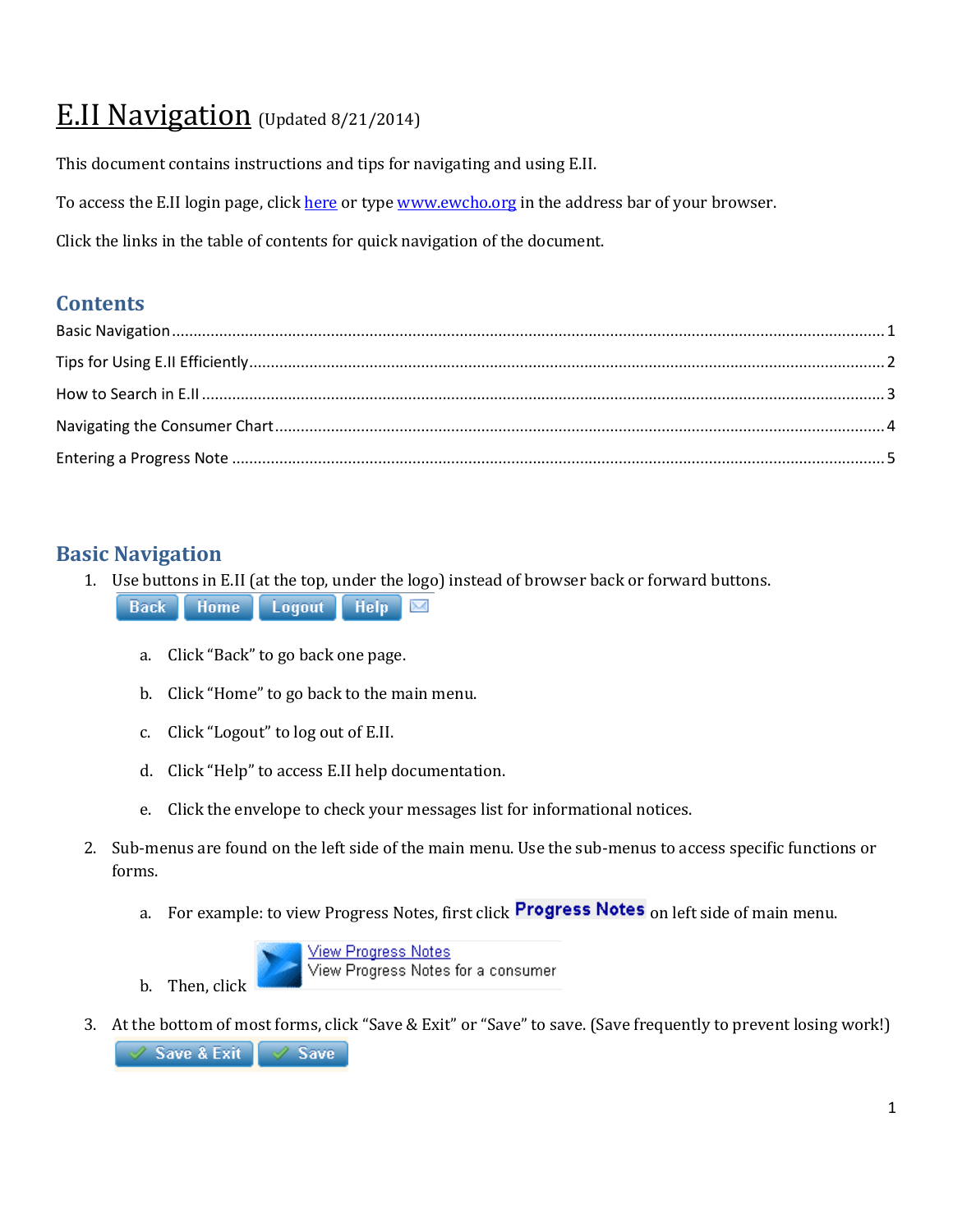4. E.II automatically logs you off after 59 minutes of inactivity. If you see the time out warning below, click on the white box BEFORE the time shown. This will reset the time out clock.

| 'pe<br>All<br>splayir | Your session has been idle and will time out at 11:35 AM.<br>Click this window to keep your session active. | Rhow inactive Previdere               |                                |
|-----------------------|-------------------------------------------------------------------------------------------------------------|---------------------------------------|--------------------------------|
| ame                   |                                                                                                             | <b>Address</b>                        | Type $\triangleq$ Add Provider |
|                       | S. Monroe Street Lease - Riverside Investment Co. LLC                                                       | 1 S. Monroe Street<br>Monroe, ML48161 | Vendor<br>$2$ X Q $\mathbb{R}$ |

# <span id="page-1-0"></span>**Tips for Using E.II Efficiently**

- 1. Sometimes it's useful to have E.II open in multiple windows. E.II allows users to be logged into multiple windows.
	- a. For example: it may be useful to write a progress note on one window while using another window to look up consumer information.
- 2. Create your own custom home page with the links you use most often.
	- a. Mouse over menu items and click ADD TO FAVORITES to add items to your My Favorites <sub>menu.</sub>

| View Progress Notes                |                  |
|------------------------------------|------------------|
| View Progress Notes for a consumer | ADD TO FAVORITES |

- b. Make your "My Favorites" page your Home Menu by clicking User Preferences
- c. In the "Home Menu" section, select "My Favorites" using the drop-down.
- 3. On the main menu, check your  $\overline{100}$  Do list for items needing your attention.
	- a. You will receive an email notification regarding To Do items that are more than a day old.
- 4. The **Search** button at the bottom of the main menu searches for menu items, not consumers.
- 5. At the bottom of most forms, click "Save & Exit" or "Save" to save. (Save frequently to prevent losing work!)



- 6. Although E.II has a built-in spell-check, it's not as good as the built-in spell-check of some Internet browsers. Two browsers with spell-check are listed below. Click the links and follow the instructions to install.
	- a. Google Chrome: <https://www.google.com/chrome/browser/>
	- b. Mozilla Firefox: <https://www.mozilla.org/en-US/firefox/new/>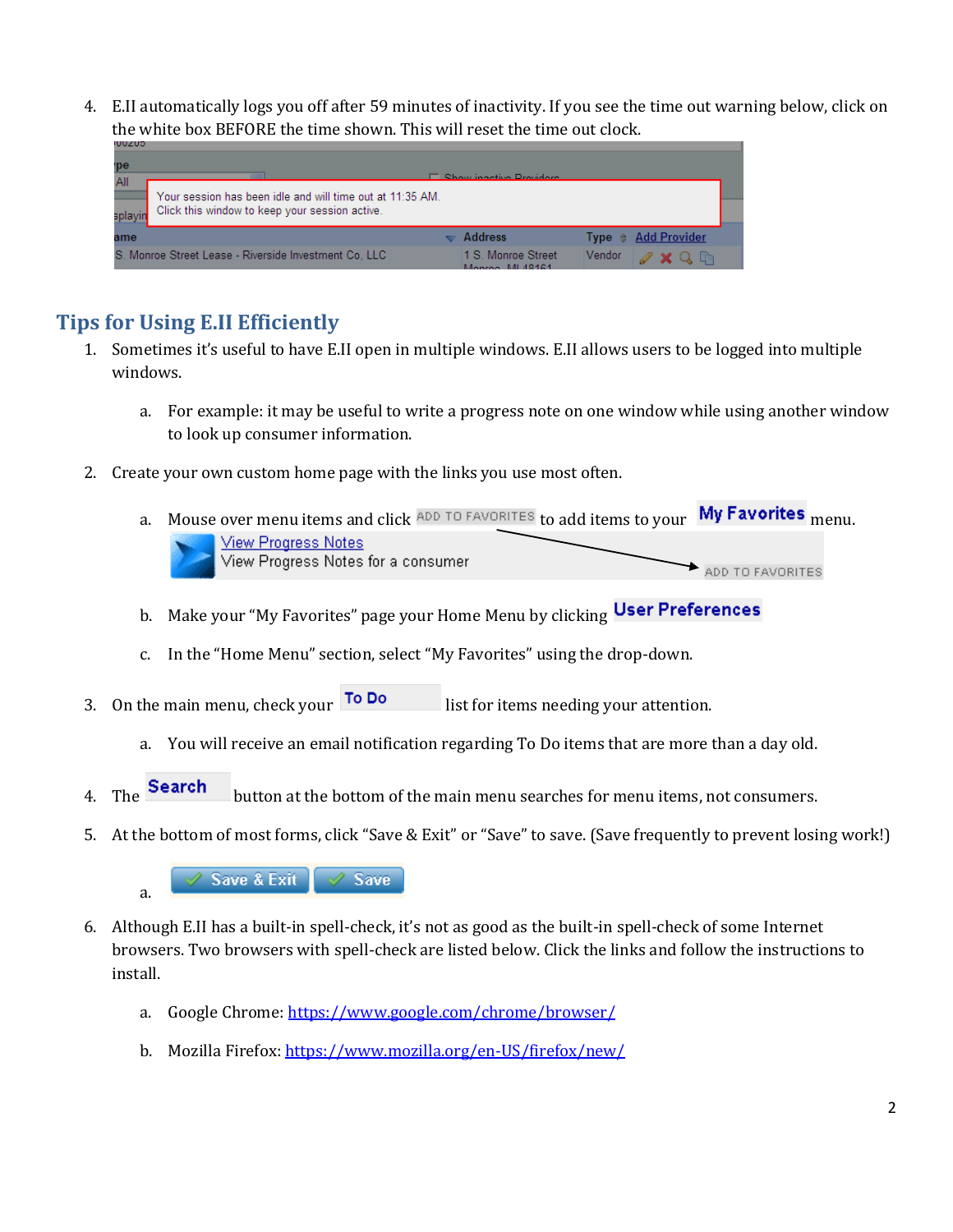7. The easiest way to access consumer information such as addresses or phone numbers is to use the header of the consumer chart. (Details provided in the "Navigating the Consumer Chart" section, below.)

#### <span id="page-2-0"></span>**How to Search in E.II**

- 1. The following is a specific example of searching for a consumer. However, E.II uses a similar process when searching for providers, encounters, forms, etc.
- 2. Search Options are simplified: type in anything, press the enter key, and E.II will show matching results.

#### **Search Options** Enter any part of the Consumer's name, the Date of Birth, the SSN, MedicaidID or Case Number to filter the search results 11 Search AKA Field □ Show inactive Consumers Displaying 1 - 1 of 1 Consumer **Name**  $\blacktriangledown$  Case # **Compare** of Birth Case Status ÷. **SSN** John Doe  $11$ **OPEN**  $\overline{a}$ ---Select (Washtenaw, Lenawee)

- 3. The easiest way to search for a consumer is by Case Number.
	- a. If a Case Number is not readily available, try searching by entering part of the consumer's first and last names.
	- b. If that doesn't work, try searching by Date of Birth.
- 4. If you don't find the consumer you're looking for, click  $\Box$  Show inactive Consumers
	- a. If you're searching for a form, there will often be a checkbox saying "Show inactive (blank)".
	- b. For example:  $\Box$  Show inactive Progress Notes
- 5. If there are many results over multiple pages, use these buttons to navigate:

1 2 3 4 5 ...  $\blacktriangleright$  N K

- a. Click a number to jump to a specific page
- b. Click  $\blacktriangleleft$  to go back one page.
- c. Click  $\triangleright$  to go forward one page.
- d. Click  $\blacksquare$  to go to the beginning.
- e. Click  $\blacksquare$  to go to the end.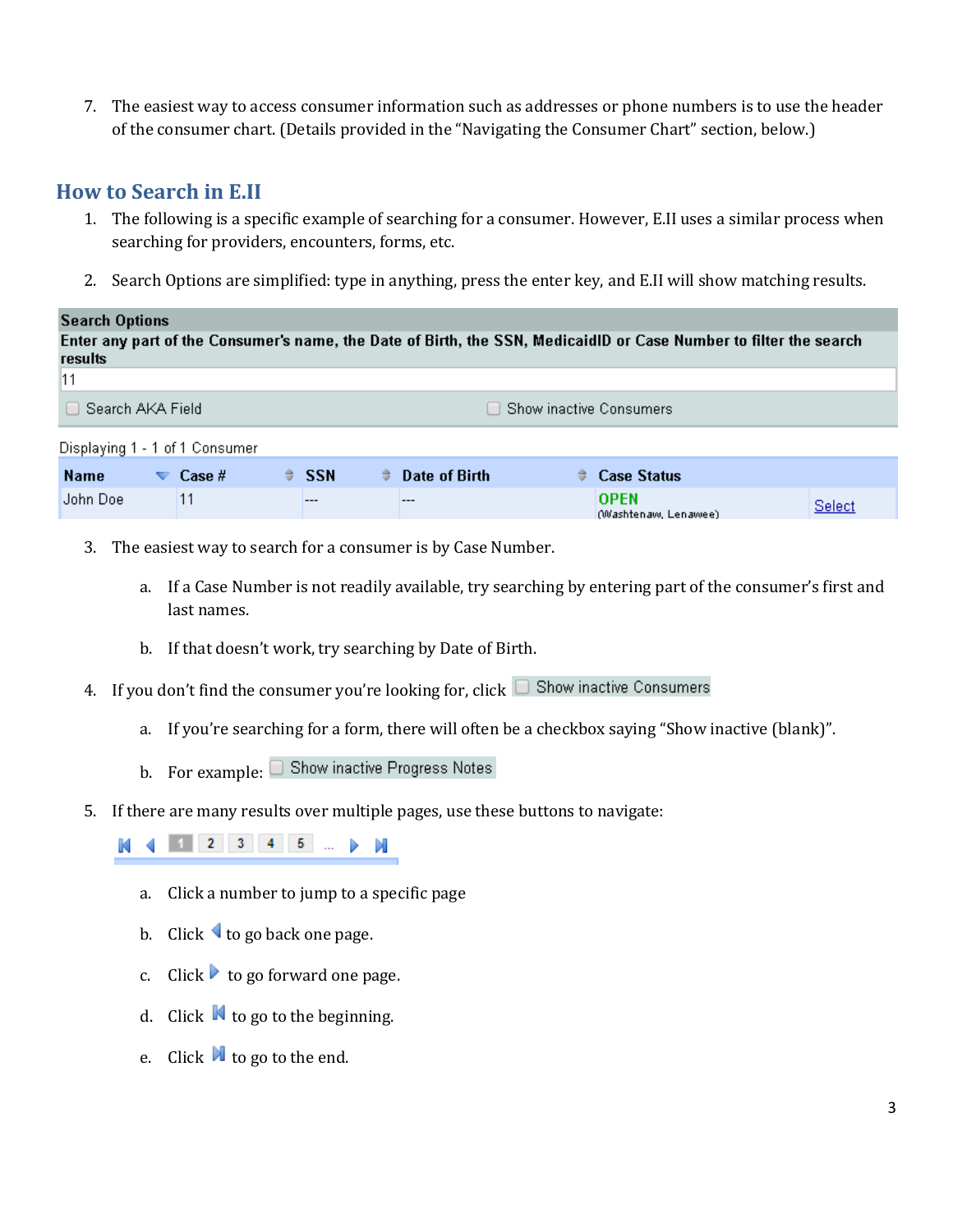6. Lists can be sorted by any column heading with triangles.

| <b>Name</b> | $\blacktriangleright$ Address | Type |  |
|-------------|-------------------------------|------|--|

- a. The blue triangle shows how the list is currently sorted. (In the example above, the list is sorted by Name.)
- b. Clicking the up/down grey triangle will sort the list ascending/descending, respetively.
- 7. These four icons often appear when searching:  $\sqrt{X \cup Q}$ 
	- a. Click the pencil to change or edit.
	- b. Click the red X to delete.
	- c. Click the magnifying glass to view (without the ability to edit).
	- d. Click the two sheets to copy.
- 8. When finished searching, click  $\frac{\text{Select}}{\text{Set}}$  to make a selection.

#### <span id="page-3-0"></span>**Navigating the Consumer Chart**

- 1. The following is a specific example of navigating the consumer chart. However, E.II uses a similar navigation process for other forms and modules.
- 2. From the main menu,
	- a. On left, click Consumer Management



- 3. Search for a specific consumer. (See "How to Search in E.II", above.)
- 4. Click MORE INFO on the right side of the header to see more consumer information.

| <b>Consumer</b>        |                                       |
|------------------------|---------------------------------------|
| Name: John Doe (---/M) | Date of Birth: ---<br>Case Number: 11 |
| ™Jump to… –            | <b>MORE INFO.</b>                     |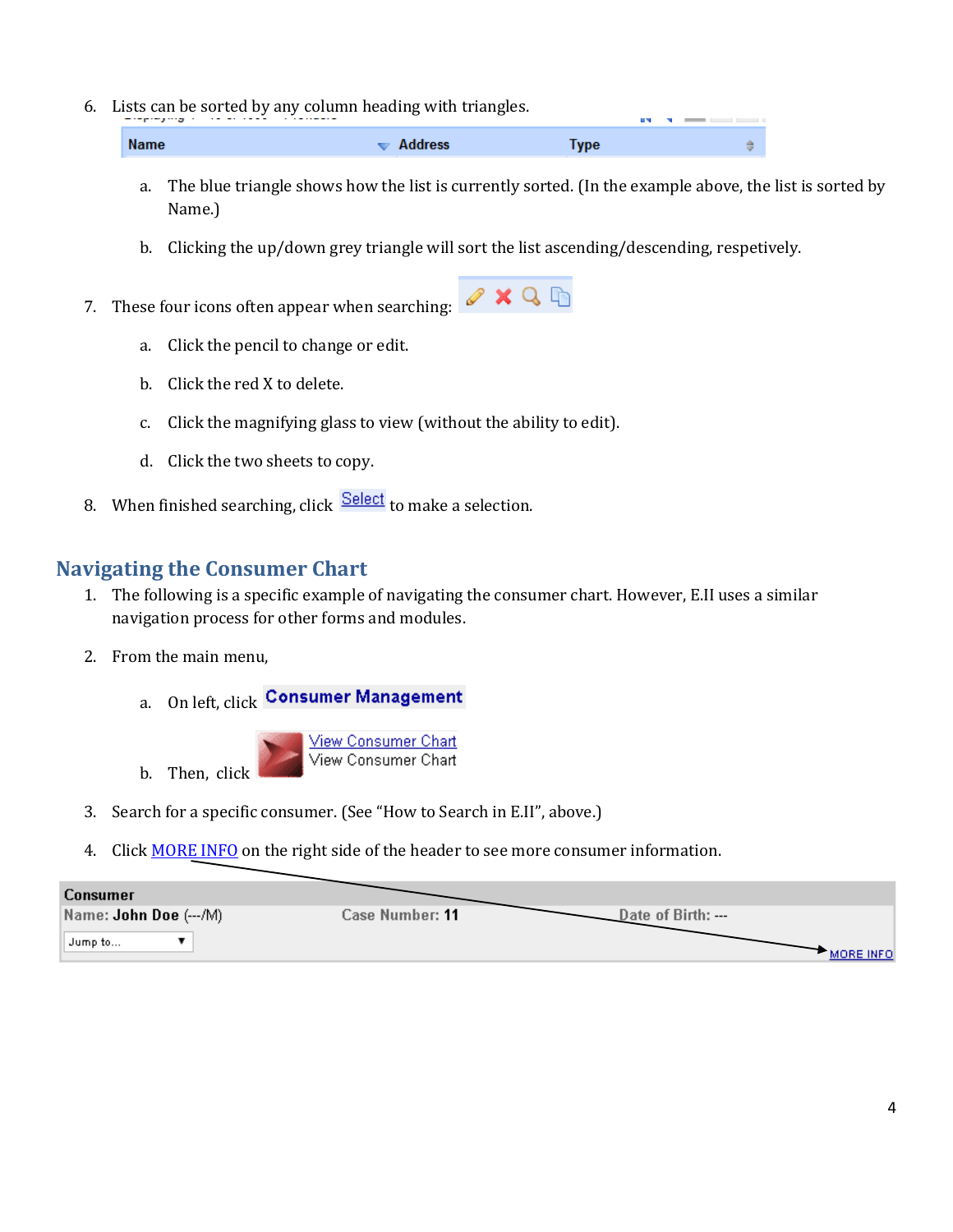| <b>Consumer</b>                                            |                                                     |                                                                                |
|------------------------------------------------------------|-----------------------------------------------------|--------------------------------------------------------------------------------|
| Name: John Doe (---/M)                                     | Case Number: 11                                     | Date of Birth: ---                                                             |
| <b>Address</b><br>127 Spring Street<br>Ypsilanti, MI 48197 | <b>Current Admission(s)</b><br>Lenawee<br>Washtenaw | <b>Chart Review</b><br><b>Health Information</b><br><u>Diagnosis</u>           |
| Home Phone<br>Work Phone<br>$(123)$ 456-7890<br>$---$      |                                                     | Eligibility: $08/14$ (none) $\bigcirc$<br>MPHI Inquiry Current Month Full Year |
| Jump to                                                    |                                                     | <b>LESS INFO</b>                                                               |

- a. Mouse over  $\bullet$  next to "Current Admisison(s)" for primary case holder and contact information.
- b. Mouse over  $\bullet$  next to Eligibility to check a consumer's eligibility for Medicaid, MiChild, ABW, Medicaid Deductible, etc. 2
- 5. The consumer chart allows easy access to many forms including Demographics, Pre-Screening Assessment, Bio/Psycho/Social, and many more.
- 6. The consumer chart also allows for easy switiching between consumers.
	- a. At the bottom of the consumer chart, find the "Switch to Consumer" section.

| <b>Switch to Consumer</b> |             |  |                     |  |
|---------------------------|-------------|--|---------------------|--|
|                           | John Doe    |  | Q X Switch Consumer |  |
| CASE #                    | <b>NAME</b> |  |                     |  |
|                           |             |  |                     |  |

b. In the "Case #" box, enter another case number.

| <b>Switch to Consumer</b> |             |  |                     |  |
|---------------------------|-------------|--|---------------------|--|
|                           | John Doe    |  | Q X Switch Consumer |  |
| CASE #                    | <b>NAME</b> |  |                     |  |

c. Click outside the "Case #" box to update the "Name" box.

| <b>Switch to Consumer</b> |                         |  |                     |  |
|---------------------------|-------------------------|--|---------------------|--|
|                           | Jessie C. Client (TEST) |  | Q X Switch Consumer |  |
| CASE #                    | NAME                    |  |                     |  |

d. Click "Switch Consumer" to access the select consumer's chart.

#### <span id="page-4-0"></span>**Entering a Progress Note**

- 1. The following is a specific example of entering a progress note. However, these techniques can be applied when filling out other E.II forms or using other modules.
- 2. From the main menu,
	- a. On left, click Progress Notes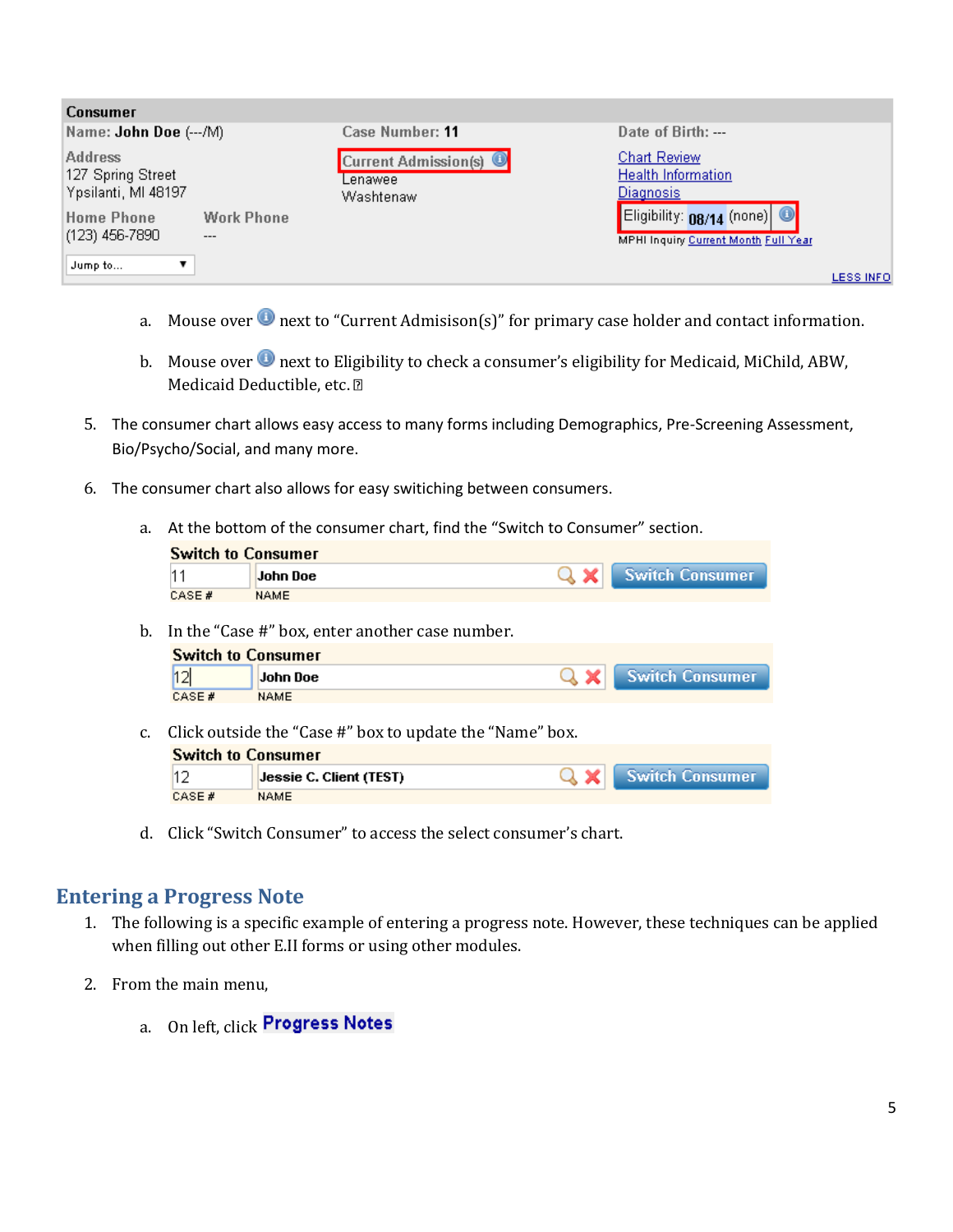

**View Progress Notes** View Progress Notes for a consumer

- 3. Search for a specific consumer. (See "How to Search in E.II", above.)
- 4. Select an existing progress note OR click **Add Progress Note** 
	- a. Document status can be draft, unsigned signature, or signed.
- 5. The "Date" field pre-fills. If entering a different date:
	- a. Enter 2 digits for month, day, and year OR use the calendar button.
	- b. (For example:  $010108 = 1/1/2008$ .)
- 6. Enter time using military time OR click the clock to insert current time.  $\bullet$
- 7. Mouse over the blue "i"  $\bullet$  next to "Contact Type" for more instructions/information.
- 8. Fields like "Contact Type" and "Location of Service" are filled with a drop-down list.
	- a. Click the field.
	- b. Then, click to select an option OR type the first letter of the value you want to enter. (Keep typing the first letter until the value you need appears.)
	- c. For example: Click "Location of Service" then press the "h" key three times to select "Hospital".
	- d. Click away from the field when finished.
- 9. Fields like "Primary Care Physician" and "Primary Care Clinic" are filled with a lookup/search.
	- a. Click the magnifying glass.  $\mathbb Q$
	- b. This will bring up a search window. (Please consult the "How to Search in E.II" section, above.)

 $\mathscr S$  Save

- 10. If Narrative field does not have spell-check, you may need to install/use a different Internet browser.
	- a. Please consult point #5 of the "Tips for Using E.II Efficiently" section, above.
- 11. Click "Save" periodically to prevent loss of work.
- 12. When finished with a page, click a tab at the top or bottom of the page.

| <b>Progress Note</b> |                                                                                     |  |  |
|----------------------|-------------------------------------------------------------------------------------|--|--|
|                      | <b>Basic Info</b> Outcomes   ATO Information   SUD Information   Scans   Signatures |  |  |